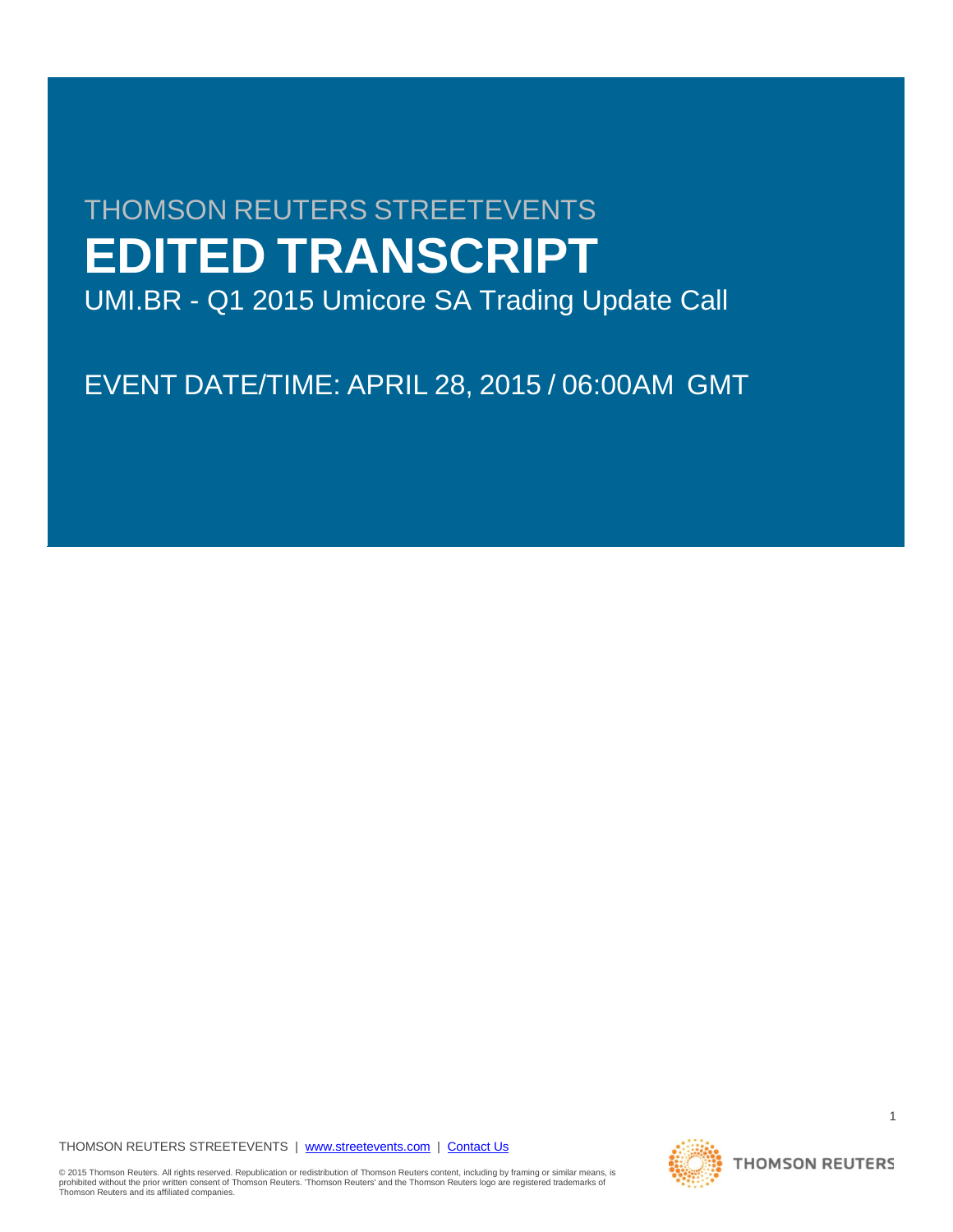# **CORPORATE PARTICIPANTS**

**Marc Grynberg** *Umicore SA - CEO* **Filip Platteeuw** *Umicore SA - CFO*

# **CONFERENCE CALL PART ICIPANTS**

**Tony Jones** *Redburn - Analyst* **Mutlu Gundogan** *ABN AMRO - Analyst* **Filip De Pauw** *ING - Analyst* **Junior Cuigniez** *Petercam - Analyst* **Paul Walsh** *Morgan Stanley - Analyst* **Adam Collins** *Liberum - Analyst* **Simon Fickling** *Exane BNP Paribas - Analyst* **Evgenia Molotova** *Berenberg - Analyst* **Joe Dewhurst** *UBS - Analyst*

# **PRESENTATION**

# **Operator**

Good day and welcome to the Q1 2015 conference call. Today's conference is being recorded. At this time, I would like to turn the conference over to Marc Grynberg. Please go ahead.

#### **Marc Grynberg** *- Umicore SA - CEO*

Thank you and good morning, everyone, and welcome to the call. We have decided to adapt the time of the call as we have a busy day today, with the Annual General Meeting taking place later in the day, and I hope that you do not mind the change of schedule.

As you will have seen from the publication this morning, we are off to a very solid start to the year, with revenues up by 11% compared to the same period last year. Filip will dive into more detail about the evolution in the different businesses, and without preempting too much Filip's comments, I can already tell you that the overview looks really good for the vast majority of our activities.

Catalysis showed revenue growth of 15%, with the main improvements being linked to the new business coming from European light-duty and heavyduty catalysts markets. In energy materials, we saw a 20% progression, which was a combination of organic growth and the positive impact of the acquisitions that we made in the cobalt and specialty materials business unit last year.

In performance materials, revenues were slightly lower than they were last year, and this was mainly linked to a slow start in the European construction sector. In recycling, we started to see some of the volume benefits from the first phase of the Hoboken expansion, and the supply mix was also somewhat more favorable than in the same period last year.

The currency headwinds that we faced in recent years have to a large extent subsided, following the strengthening of the US dollar. This being said, currency effects so far this year were limited relative to the volume uplift, as most of the deliveries in the first quarter were made against contracts that were secured in the course of last year.

As you will recall from February, we have started a process to realign our portfolio of businesses and eventually to divest the two zinc related activities by the end of 2016. We initiated an information process early this year with employees, and in Belgium this process is now complete, so we are moving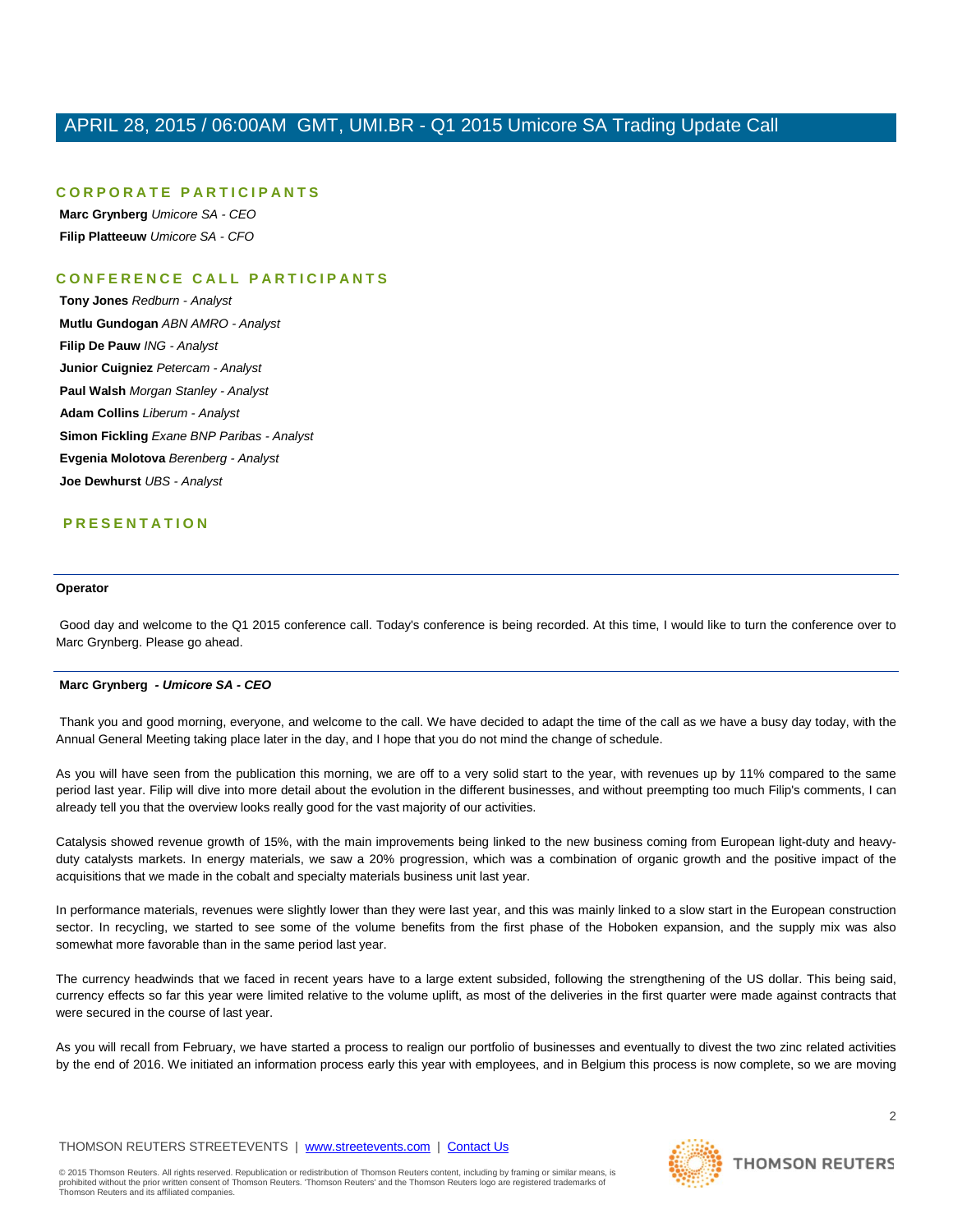ahead with the creation of separate legal entities for the activities of those businesses. While it is too early to comment on possible partners or buyers, I can assure you that the process is very much moving ahead as planned.

Turning now to the outlook, we have provided guidance that points to a strong increase in profit for Umicore in 2015. Indeed, if current market conditions continue to prevail, and given the visibility we have today in our businesses, I expect that full-year recurring EBIT would be between EUR310m and EUR340m. This compares to the EUR274m that we generated last year and would represent an increase of between 13% and 24%.

As I mentioned back in February, this will be mainly driven by increases in the catalysis and energy materials activities, as recent investments in these segments start to contribute meaningfully, something that is borne out by the respective revenue growth in these segments so far this year. In terms of EBITDA, the increase would be a bit higher even, due to the increase in depreciation charges following recent investments.

And with that, I would like now to hand over to Filip, who will walk you through the performance of the four segments.

#### **Filip Platteeuw** *- Umicore SA - CFO*

Thank you, Marc, and good morning, everyone.

So starting with catalysis, this segment showed a strong increase, with revenues up by 15%. As you'd expect, this was mainly driven by the automotive catalyst activity.

We have mentioned before that we were expecting some catch up in the light-duty diesel side in Europe, as some delayed platforms started to come to market in early 2015, and this has been borne out in the first part of the year. We also generated higher revenues from the heavy-duty diesel catalyst activity, both in Europe and in China, as we continue to ramp up sales for this application.

Overall, our catalyst revenues grew better than the car market, and this was the case in all of the regions. We made good progress in two major new investments that we are undertaking, one in Thailand and one in Poland, with both due to come on-stream in 2016. Our precious metal chemistry activities also recorded higher revenues, largely as a result of the knock-on effect of higher demand for automotive catalysts.

Switching now to energy materials, where we recorded the biggest increase in revenue growth, amounting to 20%. While this includes the additional contribution from last year's Todini and CP Chemicals acquisitions, well over half of the segment's topline growth was organic.

In rechargeable battery materials, the year-on-year comparison is distorted by last year's atypical strong first-quarter volumes. Volumes in the first quarter of this year were more in line with the customary patterns and reflect a growing demand for our products; this as well for our NMC material for automotive applications, as for our high-energy density LCO material for high-end electronic devices. We expect continued strong demand based on our current order book.

Substantially higher revenues in cobalt and specialty materials were driven by continued higher sales in its ceramics and chemicals business and the integration of the newly acquired businesses in the US and Europe, which is proceeding very much according to plan.

The electro-optic materials and thin film product activities increased revenues on the back of steady growth in their respective end markets, and in the case of EOM in particular, an increasing recycling and refining business.

Moving to performance materials, performance materials was the only segment generating slightly lower revenues year on year, with also a more mixed performance per unit. Building products revenues were lower due to a slow start in European construction sector and a certain degree of customer destocking. This was something that higher volumes outside Europe were not able to compensate.

In our other zinc unit, zinc chemicals, we recorded revenues that were well up across all of the different product groups, and particularly in zinc oxides. Also in zinc oxides, we recently decided to close the underperforming plant in Goa in India, which will further improve the financial profile of this business unit.

The electroplating business unit generated higher revenues as a result of better sales volumes in most of its product categories, particularly in decorative applications. Platinum engineered materials, which tends to have a rather lumpy revenue profile driven by large projects, was slightly down due to such a timing effect in its display glass application segment.

© 2015 Thomson Reuters. All rights reserved. Republication or redistribution of Thomson Reuters content, including by framing or similar means, is<br>prohibited without the prior written consent of Thomson Reuters. 'Thomson R

Thomson Reuters and its affiliated companies.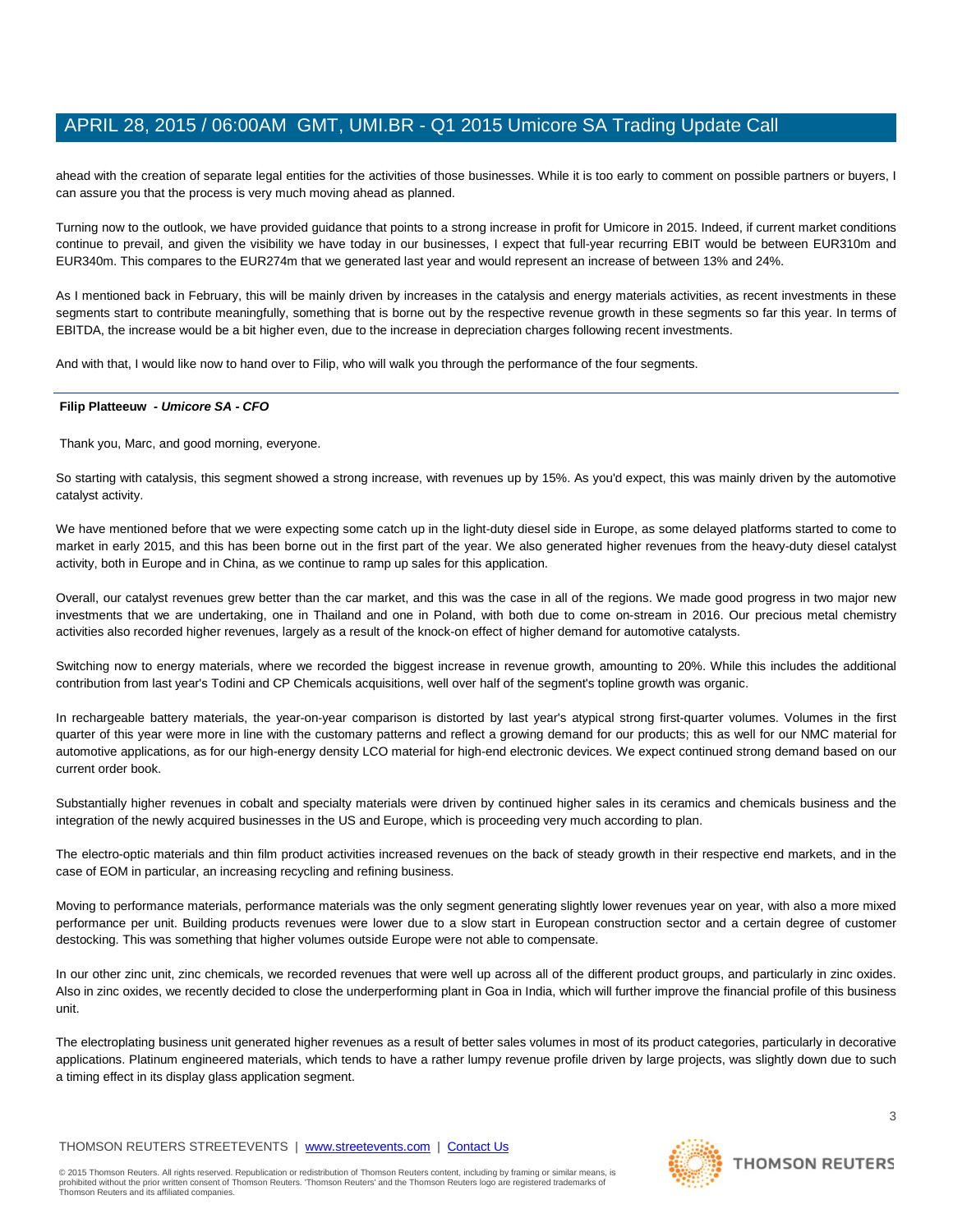Revenues of technical materials were in line with previous years, and business in Element Six Abrasives joint venture was affected by the lower activity levels in the oil and gas drilling sector. But as you know, the revenues of Element Six Abrasives are not reported in our numbers, as it is accounted for using the equity method.

Finally, in recycling, we generated revenues that were 7% higher than in the first quarter of 2014. Unlike the first quarter last year, the Hoboken plant operated smoothly and was also able to derive volume benefits of the first round of investments that took place last year. The mix also improved, with a higher intake of PGM rich and complex residues from the non-ferrous metals sector. Metal prices had no material impact on the revenues evolution, given the balance between somewhat higher received precious metal prices and lower specialty metal prices.

The next phase of the expansion of Hoboken is underway, with the first of two extended shutdowns foreseen for this year. We still anticipate that the throughput improvements from these investments will compensate the extra downtime from the shutdowns.

In the other recycling activities, revenues in jewelry and industrial metals were slightly up, while precious metals management was at the same level as last year.

Now, contrary to last year's currency headwinds, the appreciation of the US dollar and its pegged currencies versus the euro benefited revenues and earnings across most of our businesses. Still, higher demand was the most significant driver behind our double-digit revenue growth, partly as some of the underlying contracts were still secured at the end of last year.

As a reminder, in January we took advantage of the strength in precious metal prices and the US dollar exchange rate to hedge a sizable portion of our 2015 precious metal and dollar exposure. Since then, we have not increased our strategic hedge position.

Our net financial debt came in below EUR250m end of March, thanks to very strong operating cash flow. We expect a full-year CapEx spend similar to the level seen in 2013, which corresponded to some EUR280m. As a consequence of our past growth investments, this year's D&A level is expected to increase by approximately 10% from last year's level of EUR169m.

So this concludes my part. Marc?

# **Marc Grynberg** *- Umicore SA - CEO*

Thank you, Filip. So, in conclusion, it has been a good start to the year, with a strong overall improvement in revenues, as you have now heard. You will recall that some months ago I indicated my confidence that 2014 would be a trough year for earnings, and I'm pleased that the evolution so far this year indicates that this will effectively be the case.

And with that, I would like now to turn the call over to your questions. **QUESTION AND ANSWER**

#### **Operator**

(Operator Instructions). Tony Jones, Redburn.

#### **Tony Jones** *- Redburn - Analyst*

Morning, everybody. I've got three questions. Firstly, in catalysis, could you tell us what the underlying growth was excluding currency effects?

Secondly, in energy materials the growth was 20%. Can you split that into the acquisition contribution and then underlying growth?

And then finally, on recycling, you're flagging the better intake on higher PGM rich feeds. Could you see that as sustainable, given your contract visibility? Thank you.

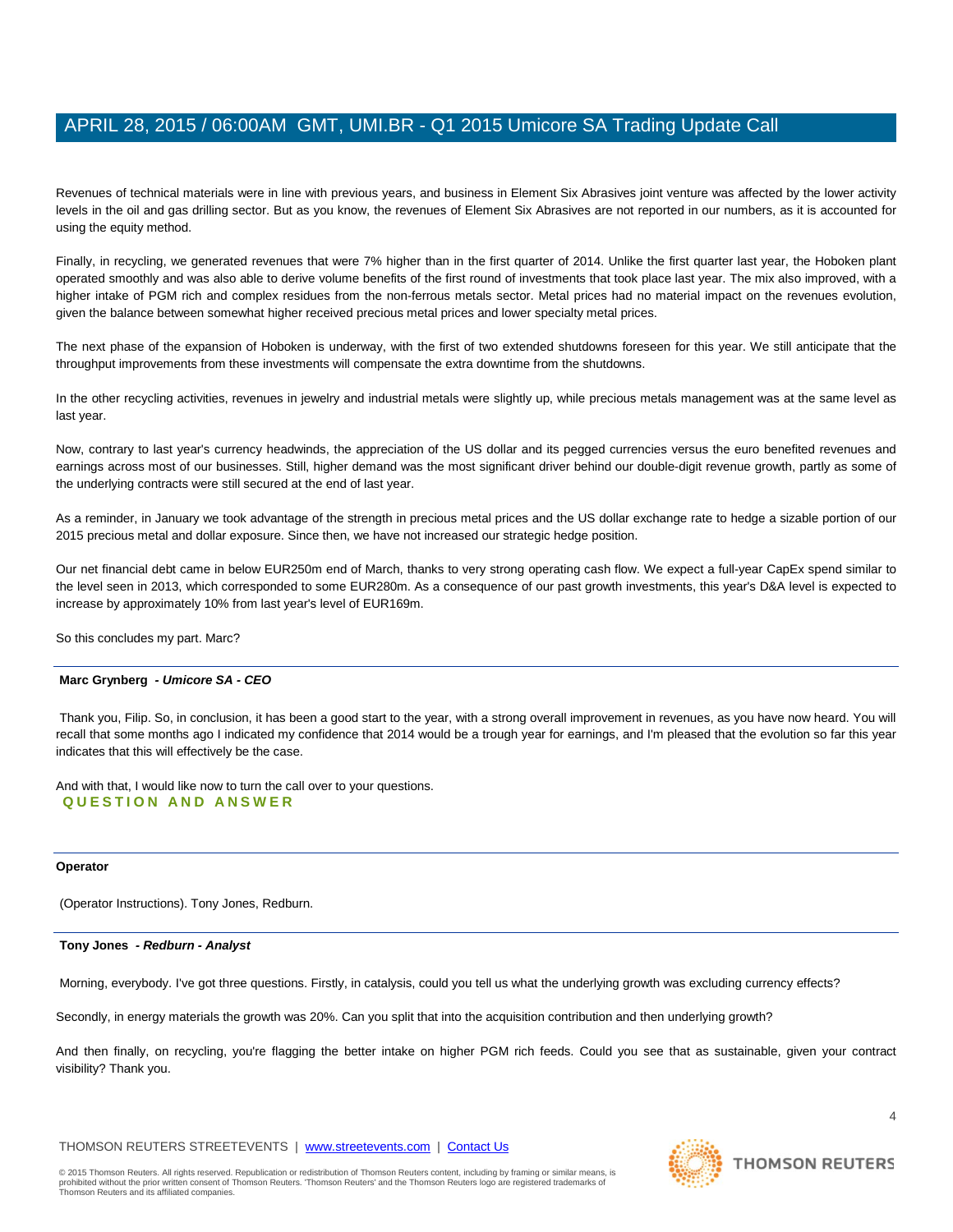# **Marc Grynberg** *- Umicore SA - CEO*

Let me start with the first question, the growth in catalysis excluding currency effects. No, we are not breaking down the growth in detail. Suffice to say that the vast majority of the effect is volume growth.

And as I mentioned in my introduction and as Filip explained also, currency effects this year were so far relatively limited, because many of the deliveries that were made in the first quarter, or most of the deliveries that were made in the first quarter across businesses were made against contracts that were secured in the course of last year with the prices or currencies or metal components being hedged in the course of last year. So you should not assume that there's been a great deal of currency boost in the figures, the revenue growth figures that we are publishing today.

I will let Filip --

#### **Filip Platteeuw** *- Umicore SA - CFO*

Energy materials.

#### **Marc Grynberg** *- Umicore SA - CEO*

Answer the question about energy materials.

#### **Filip Platteeuw** *- Umicore SA - CFO*

On the energy materials, we have revenue growth of about 20% and a bit more than half of that is organic, so a bit less than half is related to the firsttime contribution of the two acquisitions.

# **Marc Grynberg** *- Umicore SA - CEO*

And finally, coming to the PGM rich material, it is relatively unclear at this point in time whether there is a little bit of a catch-up effect with possibly an incoming stream of material that has been stockpiled for a while or whether this is sustainable. We should be in a position to comment on that towards mid-year. Today, there is still some uncertainty in that respect.

#### **Tony Jones** *- Redburn - Analyst*

Thanks very much.

#### **Operator**

Mutlu Gundogan, ABN AMRO.

#### **Mutlu Gundogan** *- ABN AMRO - Analyst*

Yes. Good morning. Also three questions. First, on the guidance, you're guiding for an increase in REBIT of some EUR50m, and you say that's mainly coming from catalysis and energy materials. Just wondering, can you provide us a split between those two segments? Is that similar to each other, or is it more skewed to one segment?

Second question on recycling, on the prolonged maintenance shutdowns. I know you don't like to share the length of the shutdowns, but could you at least provide a comparative number, i.e., for example, is that twice as long as normal, as a normal shutdown, or three times as long? Just some indications there would be nice.

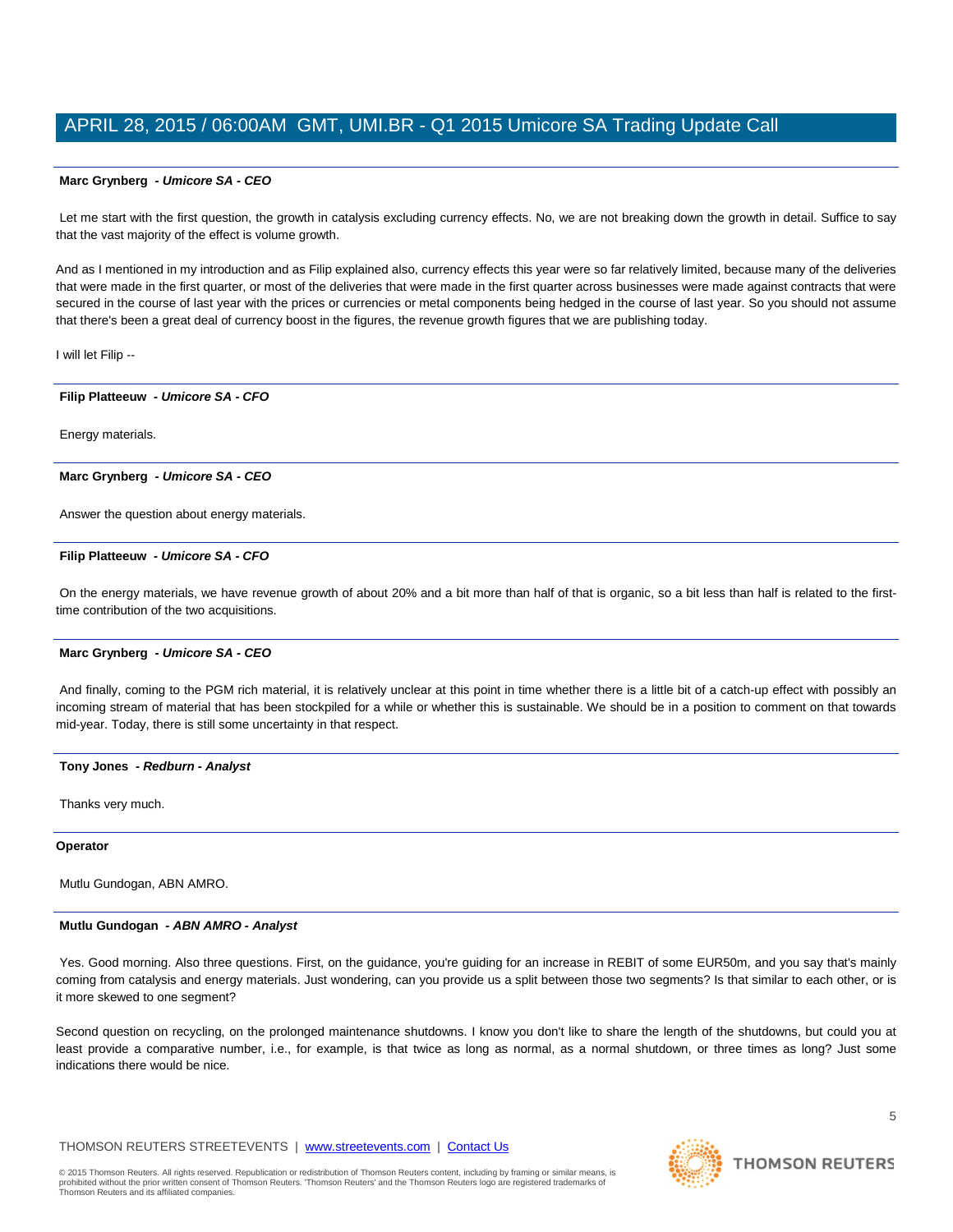And then finally, on BASF, also a difficult question I think in terms of that you're still in a legal fight, but for us analysts, would you be able to provide at least a worst-case scenario in terms of financial impact? Thank you.

## **Marc Grynberg** *- Umicore SA - CEO*

Well, let me start with the last one, because I think it's pretty straightforward. There is no worst-case scenario. If you read the statement that we issued at the end of last week and our responses, we believe there is no case. And I think that's a clear indication of how you should or could look at the situation and the risk.

Again, I would like to point to a number of factors. First of all, and this is quite fundamental, our products and our businesses do have freedom to operate and are not infringing on the BASF or any other patents, and we can demonstrate that we can provide scientific evidence of that. Secondly, and this is maybe of secondary importance, the validity of the IP that BASF and Argonne are putting forward can be questioned in light of prior publications.

And last but not least, as we have indicated, we believe that the work that's been done prior to the filing by BASF and ANL was not professionally researched, as the products that they have based their file upon was not even Umicore's.

So we believe, because of -- on the basis of these elements, that there is no case and there is no worst-case scenario to be considered.

Now let me come to the other questions. In terms of the guidance, considering the relative size of the business groups, you should expect in absolute terms that catalysis would contribute more to the earnings increase relative to energy materials.

And then, regarding the shutdown, just to give you a rough indication, since of course we do not talk in days or in weeks it will be difficult for you to make full use of that information, but just to give you a rough indication, the shutdowns are twice as long as usual to accommodate the need for the investment.

## **Mutlu Gundogan** *- ABN AMRO - Analyst*

Okay. That's very helpful, Marc. Thank you.

#### **Operator**

Filip De Pauw, ING.

# **Filip De Pauw** *- ING - Analyst*

Yes. Good morning, all. Two questions. First question in recycling. Given that the prices of most metals that you recycle, at least in euro terms, seem higher in the first quarter year on year, I'm a bit puzzled by the fact that you don't mention this effect as one of the reasons for driving the growth in recycling. So I was wondering if you could help me understand that a bit better.

And the second question is on catalysis. You already said that the growth, the 15% growth in catalysis is mostly driven by organic growth, and I wonder if you could give us some feeling of what has been driving the growth most. Is this light LDV or HDD? Those are the questions.

# **Marc Grynberg** *- Umicore SA - CEO*

Okay. So let me start on the price effect in recycling. We mentioned in the press release and in Filip's comments that actually the effect of higher received precious metal prices was largely offset by the effects of secondary metals. So, all in all, it's fairly neutral year on year. So, that's the reason we didn't highlight that as an element of revenue -- significant element of revenue evolution.

When it comes to catalysis, both elements are important and material, both evolutions, in light duty and in heavy duty. In heavy duty, it is clearly the ramp-up in the production of heavy-duty catalysts in Europe and to a lesser extent in China that is contributing to the growth. And in the light duty, it is

**THOMSON REUTERS** 

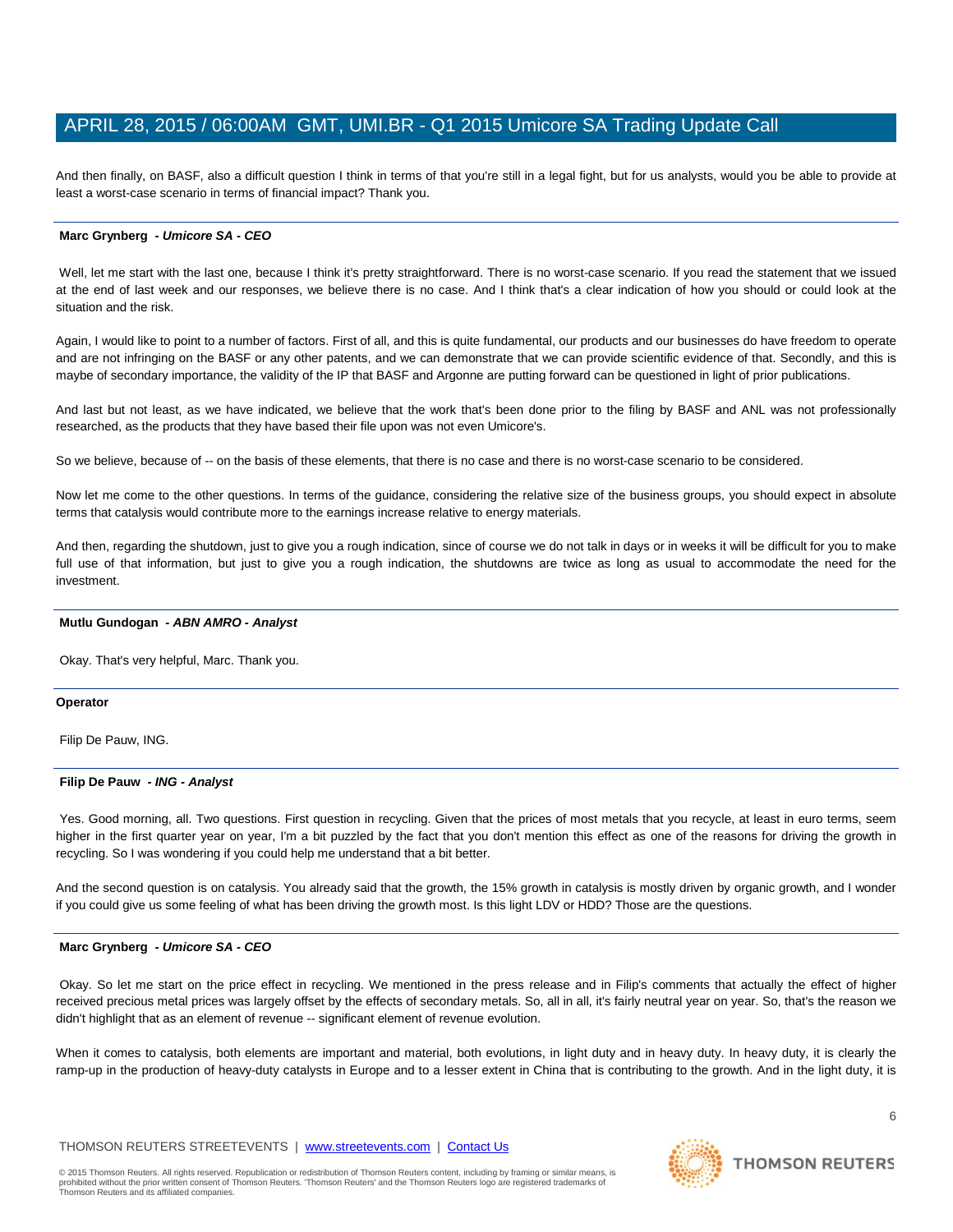the introduction of Euro 6 platforms in Europe as well as the continued growth in other regions that have both contributed to the growth. And I'm not going to break down the growth effects into light duty and heavy duty further than that.

## **Filip De Pauw** *- ING - Analyst*

Okay. Thank you.

## **Operator**

Junior Cuigniez, Petercam.

#### **Junior Cuigniez** *- Petercam - Analyst*

Hi. Good morning. A couple of questions have already been asked, but a couple of remaining. Maybe the first one, could you remind us to what extent volumes were impacted last year from lower throughput?

And then the second question is also on BASF. I was just wondering whether this wasn't just part of the business, with BASF marking their territory, and that it just was brought to press because, for example, BASF wanted to be -- the question is actually, isn't this just part of the business, these kind of lawsuits? Thanks.

# **Marc Grynberg** *- Umicore SA - CEO*

Regarding the throughput effects, we didn't quantify them last year and so I'm not going to do that after the fact now. They were present and had an impact on the revenue and the profit evolution, but were not quantified.

And coming back to the discussion about the lawsuit, it is a little bit of -- the comments are a little bit of a speculative nature at this point in time. One can speculate or make assumptions regarding the true motivations of BASF. I would rather say that it is not a customary practice in business to first file a lawsuit and then, I would say, assume the consequences of a lawsuit.

In many cases in technology related businesses, if there is a doubt about IP or freedom to operate, it is customary to have discussions with customers, with suppliers, with competitors about IP rights and licensing discussions in certain cases. And if you do not have an agreement, if you do not reach an agreement as a result of these discussions, then litigation can start. This is how it would typically work in practice.

This was not the case this time around, and given the elements I mentioned earlier, one can indeed speculate and make their own interpretations about the true underlying motivation.

#### **Junior Cuigniez** *- Petercam - Analyst*

Okay. That's clear. Maybe just a small follow-up on my first question, if I may. Could you maybe indicate whether -- if volumes would have been -- or the plant would have run smoothly, whether you would be able to show growth in this quarter? Thanks.

# **Marc Grynberg** *- Umicore SA - CEO*

Yes, indeed. The answer is positive, because we start to see the first benefits of the first wave of investment -- expansion investment that was carried out in the second part of last year in Hoboken.

#### **Junior Cuigniez** *- Petercam - Analyst*

All right. That's very clear. Thanks.

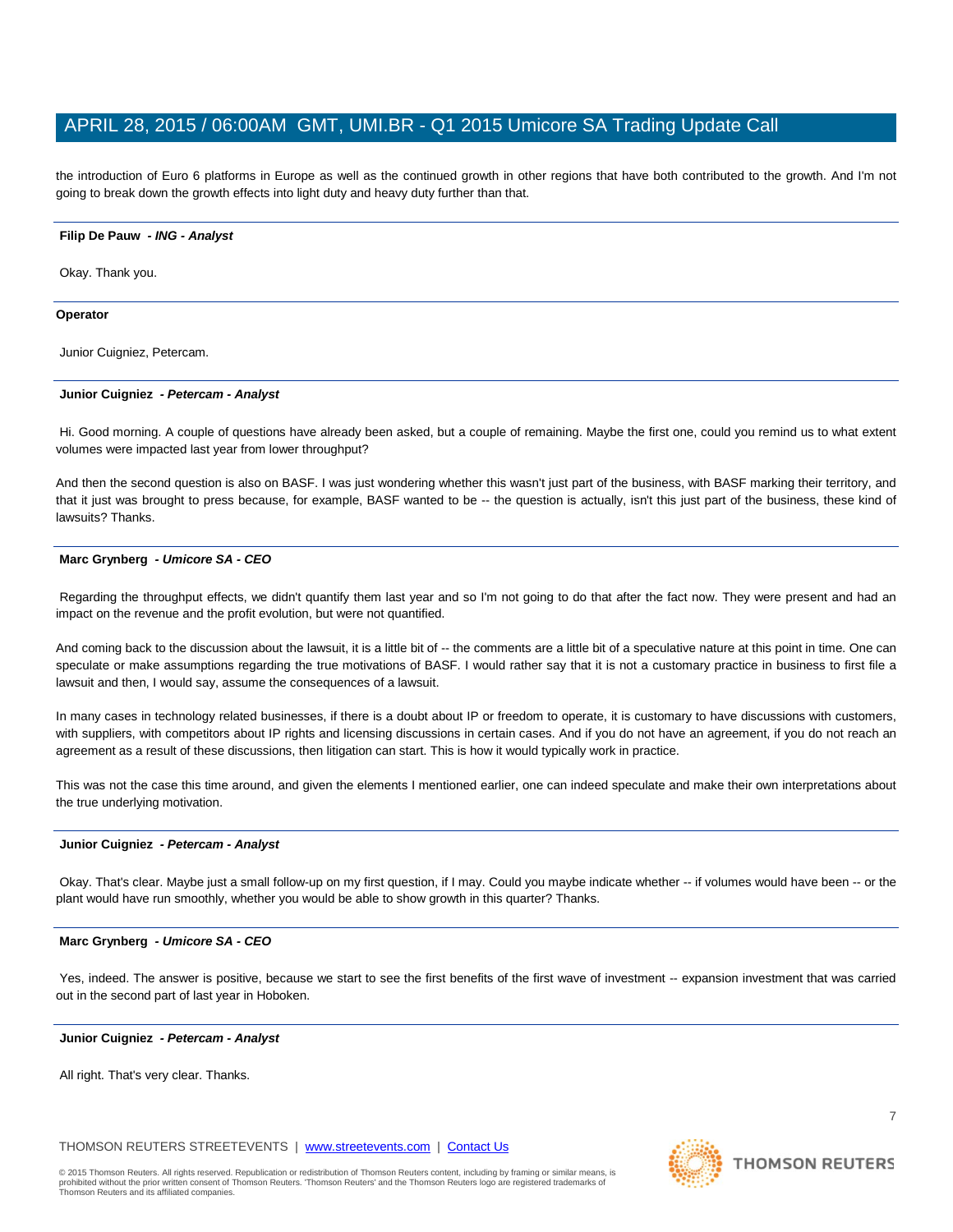#### **Operator**

Paul Walsh, Morgan Stanley.

# **Paul Walsh** *- Morgan Stanley - Analyst*

Hey, guys. Morning. Thanks for taking the questions. Just three, if I possibly can. Within the catalysis business, clearly you guys are in share-taking mode, given the ramp of various different lines. I wondered, within the increase year on year of 15%, if you could split underlying market growth versus the impact from your own product lines ramping up, that would be very helpful.

Second question. I know you said there's not much FX benefitin Q1, but I just wondered if you could give us more detail on what your FX assumptions are for 2015 versus 2014. Whatever rate implied you've got hedged across the other divisions, is there more of an FX impact in the spot divisions like catalysis versus those that are under contract like recycling?

And just my last question on Hoboken, clearly guiding towards still relative stability on throughput this year, all things being equal. Should I read that to imply, look, 7% growth in Q1 translates into minus 7% in Q2, or have you been able to do anything to preempt the shutdown, i.e., was Q1 up on throughput to try and mitigate Q2? Just wondering, because it looks like the numbers in recycling are reasonably good and I'm just wondering if you're still being conservative or if that's a realistic outlook. Thank you very much.

# **Marc Grynberg** *- Umicore SA - CEO*

Paul, let me start with the last question. I cannot say today whether it's conservative, aggressive. It is the most realistic view we have today, based on the engineering assumptions about how the plant will work after the massive wave of investments and modifications that are going to be carried out now and later this year. So that's what I can say.

# **Paul Walsh** *- Morgan Stanley - Analyst*

And maybe just one easier way to ask the question, then. Is there anything in your EBIT bridge, year on year, for recycling?

# **Marc Grynberg** *- Umicore SA - CEO*

I'm not going to answer the question (multiple speakers) because at this point in time we provide earnings guidance for the Group, without going into too much detail by division. Suffice to say that we have an extended shutdown in Q2 that indeed makes an extrapolation from Q1 rather complicated and possibly not appropriate.

So the guidance today is that for the full year we expect to be able to compensate the extra downtime compared to last year because of the throughput improvements that should be realized with the investments. And we'll see how the facility operates after the first wave of investments, and we should be able to provide you with some more precise information, and if necessary guidance, at the time of the half-year publication, because we will have the first shutdown behind us and so we'll know how things have worked out as we restarted the facility.

So bear with us a little more and today this is the best and the most realistic view I can give you about the recycling evolution.

In catalysis, I would say that in all regions, actually, we grew faster than the market, and I thought that the market growth figures were communicated. And so you can see that the difference between the market growth and our growth, which was predominantly volume driven, indicates how well we have performed, and indeed there has been quite a significant distance between the two sets of figures. Of course, in the case of the heavy-duty segment, it is a bit of a peculiar situation because the starting point is relatively low.

**Paul Walsh** *- Morgan Stanley - Analyst* 

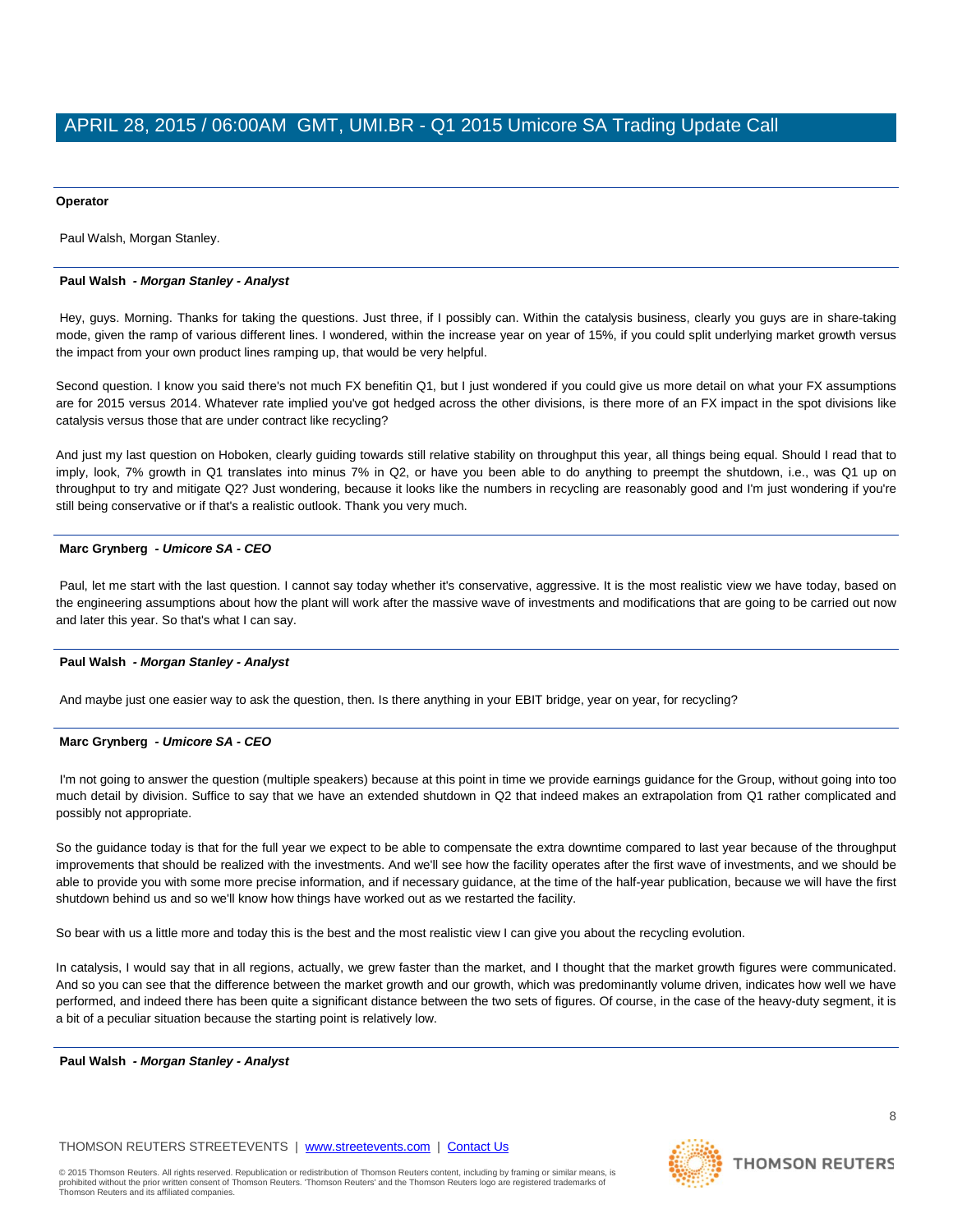Sure. And just my final question on FX, please.

# **Marc Grynberg** *- Umicore SA - CEO*

I will hand over to Filip to answer your question on FX.

#### **Filip Platteeuw** *- Umicore SA - CFO*

Yes, I'll try to answer it as well as I can. Typically, you know that we provide a bit more granularity on the ForEx impact with the earnings, and so with the half-year results we'll try to refine it a bit or quantify it a bit.

But the question on what's your outlook or what's your assumption, yours is as good as ours, obviously. The only thing that we did mention is that we have hedged part of our exposure in January, the second half of January, because we felt that conditions at that point in time were good.

Just as a reminder, what is the ForEx exposure for Umicore, it's partly translational and it's partly structural. And the structural part comes from on the one hand the metal side, and on the other hand non-metals, for example, refining charges. So those are the exposures.

What we have done in terms of hedging in January is hedge a significant part of the non-metal structural exposure, and since then we have not increased the hedging, as we have indicated. So the message we want to give is that basically, when you look at the revenues in the first quarter, that the overriding factor behind the growth was volume growth and basically operating leverage from the installations rather than ForEx.

#### **Paul Walsh** *- Morgan Stanley - Analyst*

And so does the FX gain build over coming quarters, or is it just a hedged out non-factor for you this year?

#### **Filip Platteeuw** *- Umicore SA - CFO*

As we have some contracts which were entered into end of last year, which we mentioned, and by the way that goes for the revenues but also for the raw materials, then there will be some effect still coming, indeed for the remainder of the year.

#### **Paul Walsh** *- Morgan Stanley - Analyst*

Okay.

# **Filip Platteeuw** *- Umicore SA - CFO*

And thank you for your question, because that's what I forgot to mention in terms of you have spot business and you have contract business. It is related to the last part. You can have some contract business where you have some delay effect, while obviously for the spot business it is spot so it's the market ForEx.

Now, to be more specific or split up by business unit, I don't think that's very relevant, but indeed there is some effect, some delay effect from the contractual business. But the main message is that the growth that we've seen to the largest extent is from volume in the first quarter, but we will -obviously it is helping us, the ForEx, like last year we had a headwind, actually.

#### **Paul Walsh** *- Morgan Stanley - Analyst*

Okay. That's awesome. Thanks a lot, guys.

# **Marc Grynberg** *- Umicore SA - CEO*

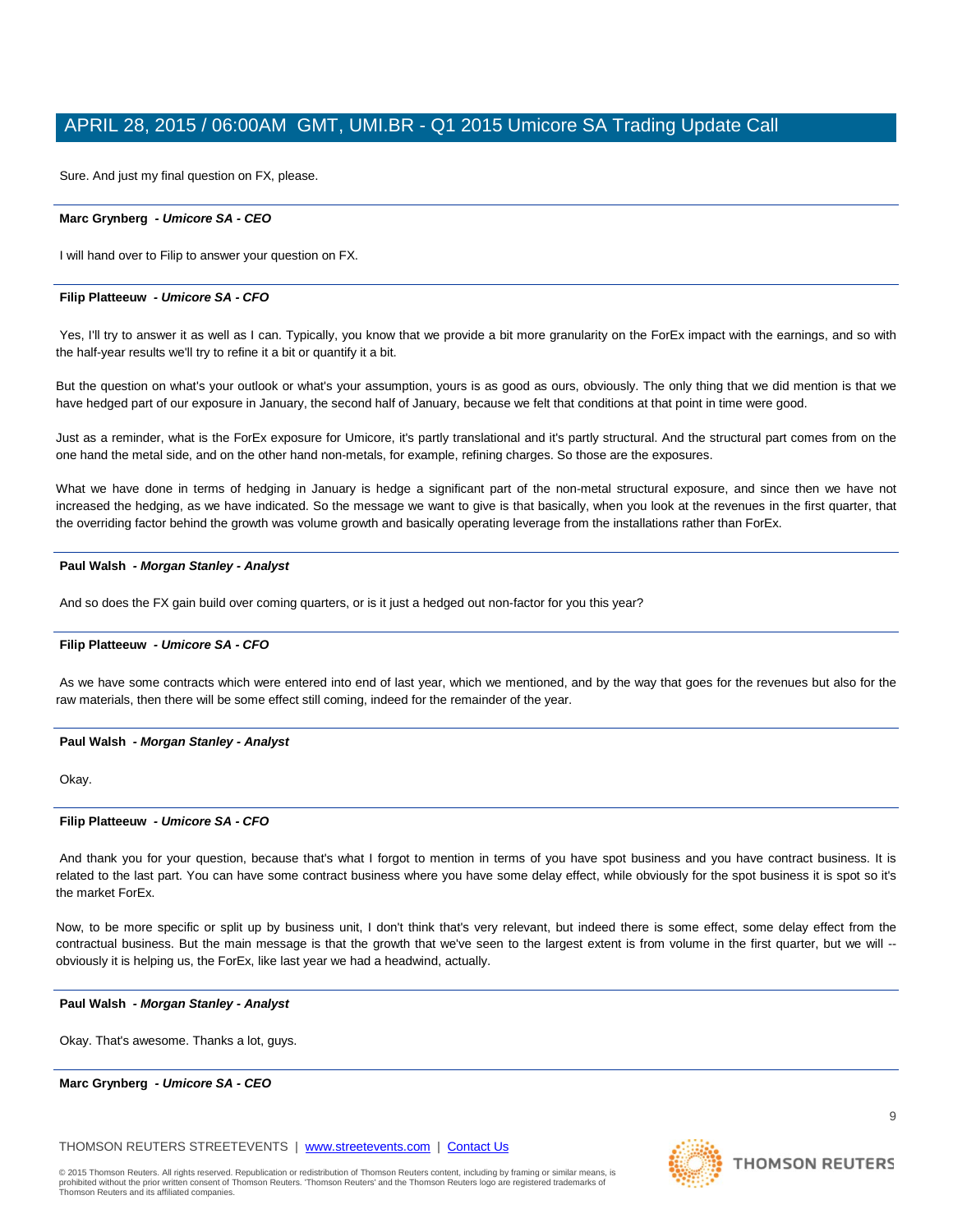And just to avoid any misunderstanding, that's factored in the full-year EBIT guidance.

#### **Operator**

Adam Collins, Liberum.

## **Adam Collins** *- Liberum - Analyst*

Hello. I've got three. So, first of all, some color on the evolution of the energy materials side. In the statement you were talking about margin pressure in portable electronics, and I wondered if you could just tell us whether that's an intensification from prior periods where you've also talked about some challenges there.

And then conversely, on the automotive side, you talk about NMC cells having grown at a faster pace this quarter than prior quarters, with a pickup in the order rate, and I wondered if you could just provide some color there on what's been driving that progress. So that's the first question.

And then a couple of financial ones. So, firstly, are you in a position to give us an update on what the likely tax rate outcome is for this year?

And then finally, on cash flow, you talk about a net debt reduction from the end of the year, and that's happened despite the fact that CapEx looks to be pretty full this year and maybe there was a payment for the dividend in the first quarter. So what's been driving that cash flow progress through the quarter? Thanks.

# **Marc Grynberg** *- Umicore SA - CEO*

So, Adam, let me start with the energy materials related questions, and then I will ask Filip to answer your financial questions.

The margin pressure is a constant feature of the battery materials business, and I wouldn't say there was an intensification of that.

# **Adam Collins** *- Liberum - Analyst*

Yes.

# **Marc Grynberg** *- Umicore SA - CEO*

It has been a continuation, and it's been intensive enough so far. So suffice to say that it continues to be a feature, and it's one of the elements of how the business is playing out. You need to have both technical performance and cost performance in order to be competitive and qualify for business.

And this will continue to be the case, as we see it, and that's why we mentioned in the past that while the market shares were not important, scale is important because if you can't reach scale effects in this type of business it is quasi impossible you will remain competitive.

And then, indeed, there was a pickup in demand for NMC materials used in automobile applications, and our assessment is that this is mainly related to the production of a number of mainstream models from, I would say, a number of OEMs. What I call entry models is in opposition -- in contrast to niche applications. And so we see a number of OEMs introducing or multiplying the number of electrified versions that they offer, and this starts to have an impact on the demand for NMC materials.

With this, I would like to ask Filip to answer the other questions.

**Filip Platteeuw** *- Umicore SA - CFO* 

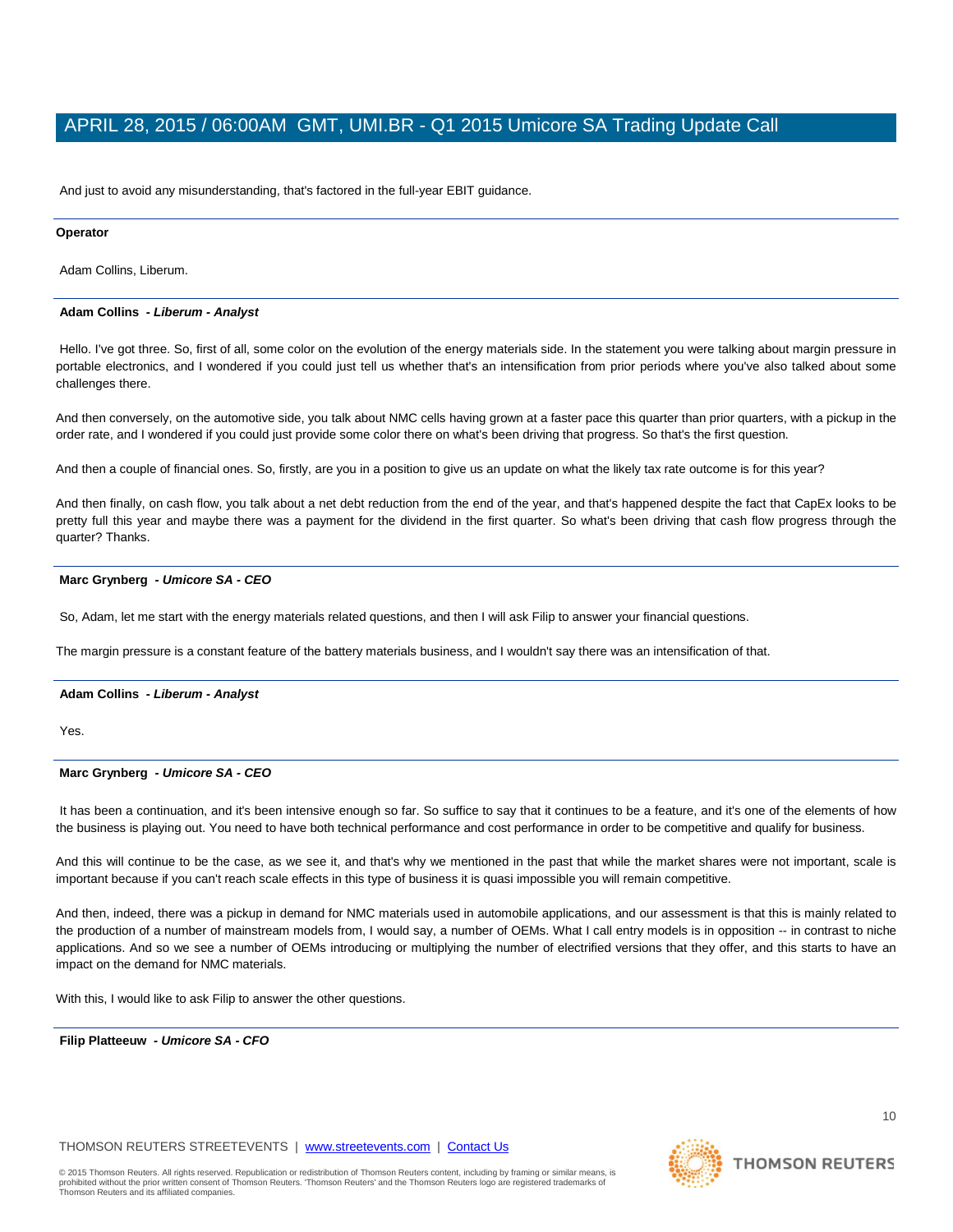Adam, on the tax question, I would prefer to wait until we have the half-year results to give you a bit more specific guidance on the tax rate. You know that the underlying trend is for a gradual increase in our tax rate. We're close to 20% in terms of effective tax rate and a theoretic of 30%, so the underlying trend is, or should be a gradual increase. But allow me to come back on that [with the half], when we have a better view on the returns mix and geographic mix.

On the reduction of net debt, the two factors that you mentioned actually are important factors to explain the reduction that is CapEx. Indeed, we will have a pretty full year with the guidance for the CapEx of EUR280m for this year. We had a relatively slow start to the year in terms of CapEx. So that is one factor. The second factor, you referred to dividends. We had no dividend payment in the first quarter. For us, that's in the second quarter.

So there's a number of -- we have underlying very strong operating cash flows. And secondly, in terms of CapEx, in terms of no dividends, that means that we had a relatively high free cash flow which helped to reduce the net debt.

# **Adam Collins** *- Liberum - Analyst*

Very good. Okay. Thanks, Filip.

# **Filip Platteeuw** *- Umicore SA - CFO*

If I may add, Adam, so it's a slow start of the year, actually, the reality is that the CapEx spend is not evenly distributed across quarters, in particular because of the timing of the investments in Hoboken. And you know that we're investing EUR100m in the Hoboken expansion. A small portion of that we spent last year, and the vast majority will be spent here in two major phases. And that creates a distortion in the distribution of the CapEx spend across quarters, because the full-year guidance remains EUR280m and that's (multiple speakers).

#### **Adam Collins** *- Liberum - Analyst*

Okay. Thank you.

#### **Operator**

Simon Fickling, Exane.

# **Simon Fickling** *- Exane BNP Paribas - Analyst*

Good morning, all. Firstly, on the battery materials business, you commented on the NMC side. I wonder if you can talk on the automotive side, on the other technologies. I'm thinking in particular LFP, what dynamics you're seeing there, and if there's any change to the midterm outlook in terms of what the balance of technologies, cathode technologies, is likely to be?

And then a couple on catalysis, please. Firstly, on the HDD, is it fair to assume that most ramp costs were taken in last year in relation to the new HDD CapEx, or will there be some lingering impact on margins in Q1 and potentially into Q2?

And then finally, on light duty, on the diesel side, I'm sure diesel sales will have been up year on year, given the pricing impact of Euro 6, but I wonder if you can comment on volumes, if you're seeing any impact from lower diesel share, for instance, in France in the first few months of this year. Thank you.

#### **Marc Grynberg** *- Umicore SA - CEO*

Simon, we don't see any significant change in terms of the technology makeup in the market for battery materials, so there is no significant -- we see no significant traction for lithium iron phosphate in automotive applications, as I mentioned on a few occasions in the past.

11



**THOMSON REUTERS**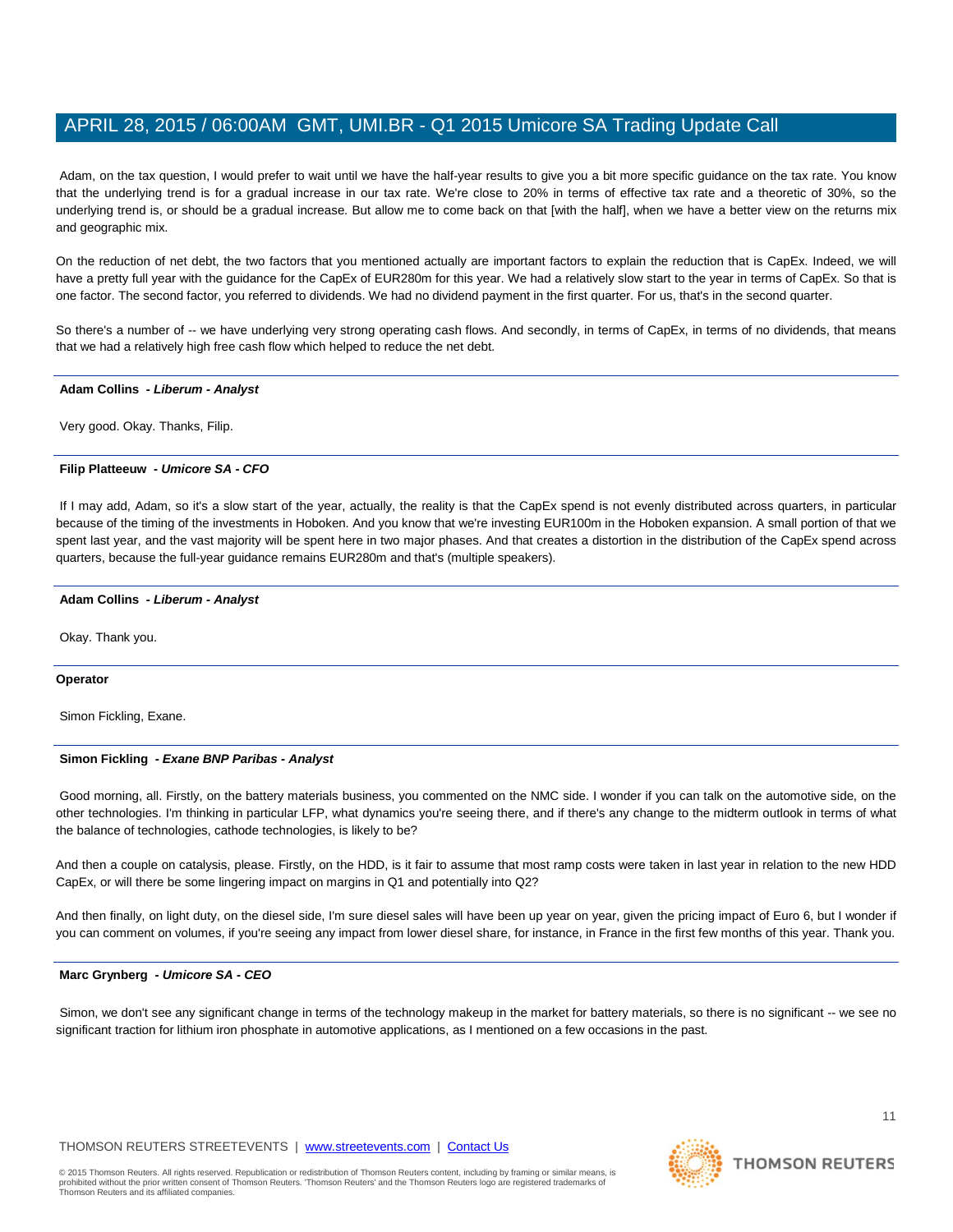With the notable exception of Tesla that has decided to go for NCA, most if not all other major OEMs have decided to go for NMC materials in their electrified applications, and LFP has possibly more potential in energy storage applications and in a limited number of niche automotive or bus related applications, rather than for mainstream car demand.

So we don't see any significant change, and in a way these type of choices are made for the very long term by automotive makers, so you should not expect, I would say, the distribution across chemistries to change very frequently or on short notice.

Coming to the HDD ramp costs, you're right. The vast majority of the ramp costs, the startup costs, was taken in the course of last year, with the exception, possibly, of the last line we're installing and commissioning in France for the European market, so there is a little bit of residual ramp and startup costs in HDD. This being said, the most significant difference in terms of HDD contribution compared to prior years is the revenue ramp up.

And finally, to comment on the light-duty diesel evolution, you're right. There is a value uplift coming from the introduction of Euro 6 norms in the region, and we also have a significant volume uplift, because -- and despite, I would say, some of the trends that we have seen in certain markets, like the one you mentioned against diesel purchases. This being said, we have new platforms for which production has recently started and which create a noticeable volume impact for us in light-duty diesel applications.

# **Simon Fickling** *- Exane BNP Paribas - Analyst*

Very clear. Thank you.

#### **Operator**

Evgenia Molotova, Berenberg.

## **Evgenia Molotova** *- Berenberg - Analyst*

Good morning. Three questions as well, if possible. The first one, if you could comment on HDD market share. I know that you normally don't, but any developments or any targets that you want to reach there?

The second one is on situation with PGM rich streams for recycling. I was just wondering, because obviously last year we had all the strikes, etc., whether you see any improvements in particular from PGM miners in terms of availability of the supply.

And the last one is on energy materials. Because you reviewed performance materials in terms of the core and non-core parts of the portfolio, I was wondering if you consider divesting something in energy materials in the future. Thank you.

# **Marc Grynberg** *- Umicore SA - CEO*

Let me start with the last question, Evgenia. So the answer is no, there is no divestment on the agenda of energy materials at this point in time. And I will take your questions in reverse order, if you do not mind.

PGM rich supply has improved this year. This being said, it is still a bit early to make out whether this is a sustainable improvement that follows an improvement in production conditions in South Africa, or it's a little bit of a catch-up effect with materials that possibly have been stockpiled in the course of last year, in the second part of last year.

I hope I can provide more color on that later in the year, when we publish our half-year results. Today, it's difficult to make out, I would say. And I'm still concerned, I would say, that production will not reach the levels that we have seen prior to the crisis in South Africa, because the price environment is relatively unfavorable and remains relatively depressed and the cost picture remains also relatively unfavorable for many of the operations down there.

Then, your first question about HDD, we don't have and we do not disclose a target in terms of market share. Suffice to say that market positions are relatively well established now, because the contracts have been awarded in past years for the new emission norms, like Euro 6 in Europe, etc. And I expect limited or no moves in terms of market shares going forward, except those that are derived from the ramp up of our activities.

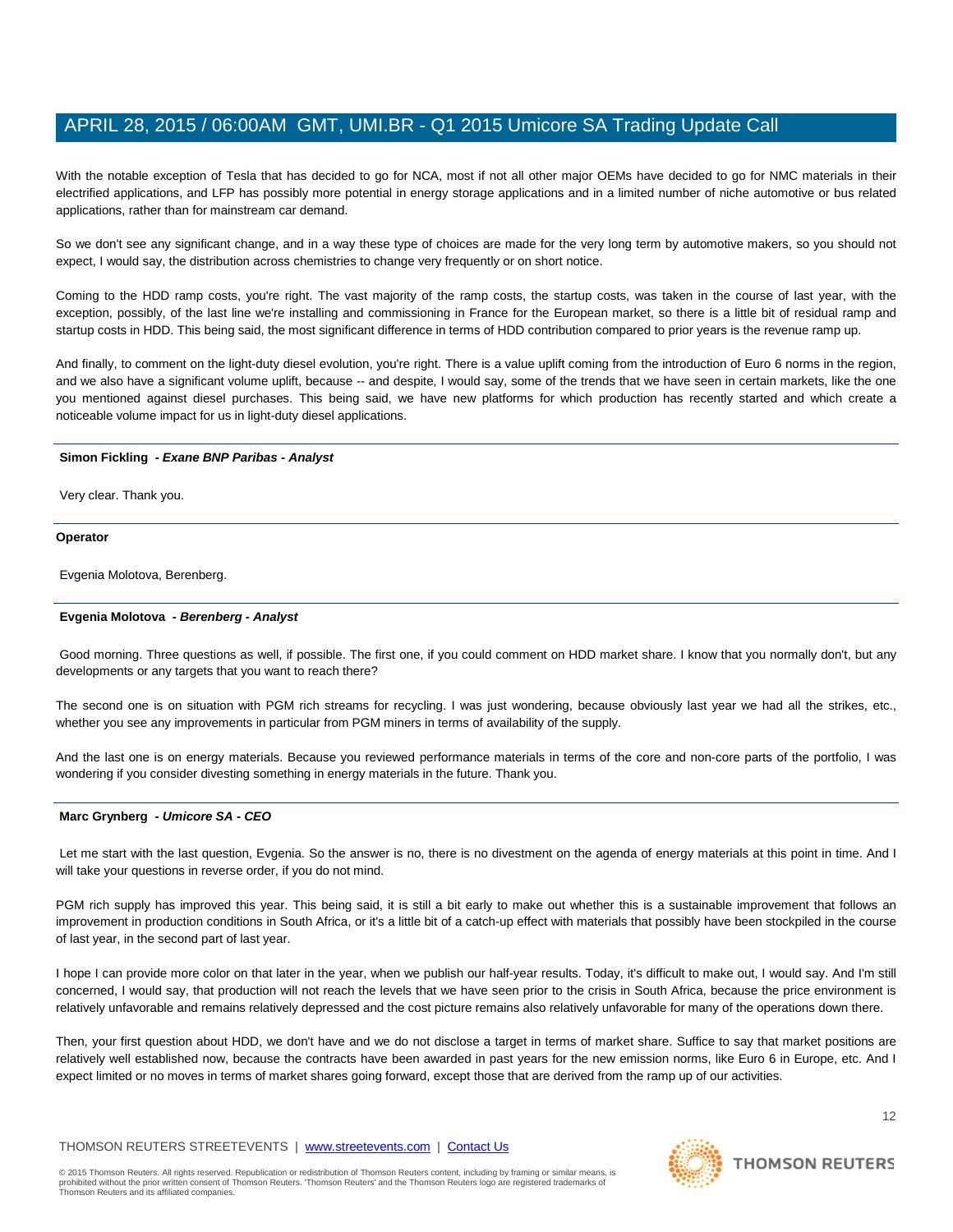And, again, I would like to repeat that considering our late entrance into that segment and the fact that we were very late relative to the largest market, which is in North America, our market share is -- you should assume that our market share will be somewhat more limited than it is in the passenger car segment.

# **Evgenia Molotova** *- Berenberg - Analyst*

Thank you so much.

# **Operator**

Joe Dewhurst, UBS.

# **Joe Dewhurst** *- UBS - Analyst*

Hi. Good morning. Just one question, quickly. Can you say roughly what proportion of the cathode material sales are now going into automotive applications?

#### **Marc Grynberg** *- Umicore SA - CEO*

I can tell you that the vast majority is going to the portable applications, and to in particular the high-end electronics applications. So, we see a good traction in automotive demand, however, starting from a small base, and so this represents still a limited fraction of -- or proportion, I should say, of what we're selling today.

#### **Joe Dewhurst** *- UBS - Analyst*

Thanks very much.

# **Operator**

Mutlu Gundogan, ABN AMRO.

# **Mutlu Gundogan** *- ABN AMRO - Analyst*

Yes. Thank you. I have two questions on recycling and one for the Group. On recycling, when will you know when the second shutdown will take place, and can you explain to us on what that is dependent?

The second question is on the recycling demand, once you have done the shutdowns. In 2016, can you indicate how much of your capacity growth is already covered by contracts?

And then finally, again on the guidance, can you provide us a rough estimate of the split of the REBIT this year? So, will that be a 50/50 split in H1 and H2, or how should I see that phasing? Thank you.

# **Marc Grynberg** *- Umicore SA - CEO*

Mutlu, the shutdown, the second shutdown is already planned and it will take place in Q3 to the largest extent, and so of course we have to plan that in advance because of the investment. It's not just about maintenance works that are going to be carried out, but it's a very significant investment. So the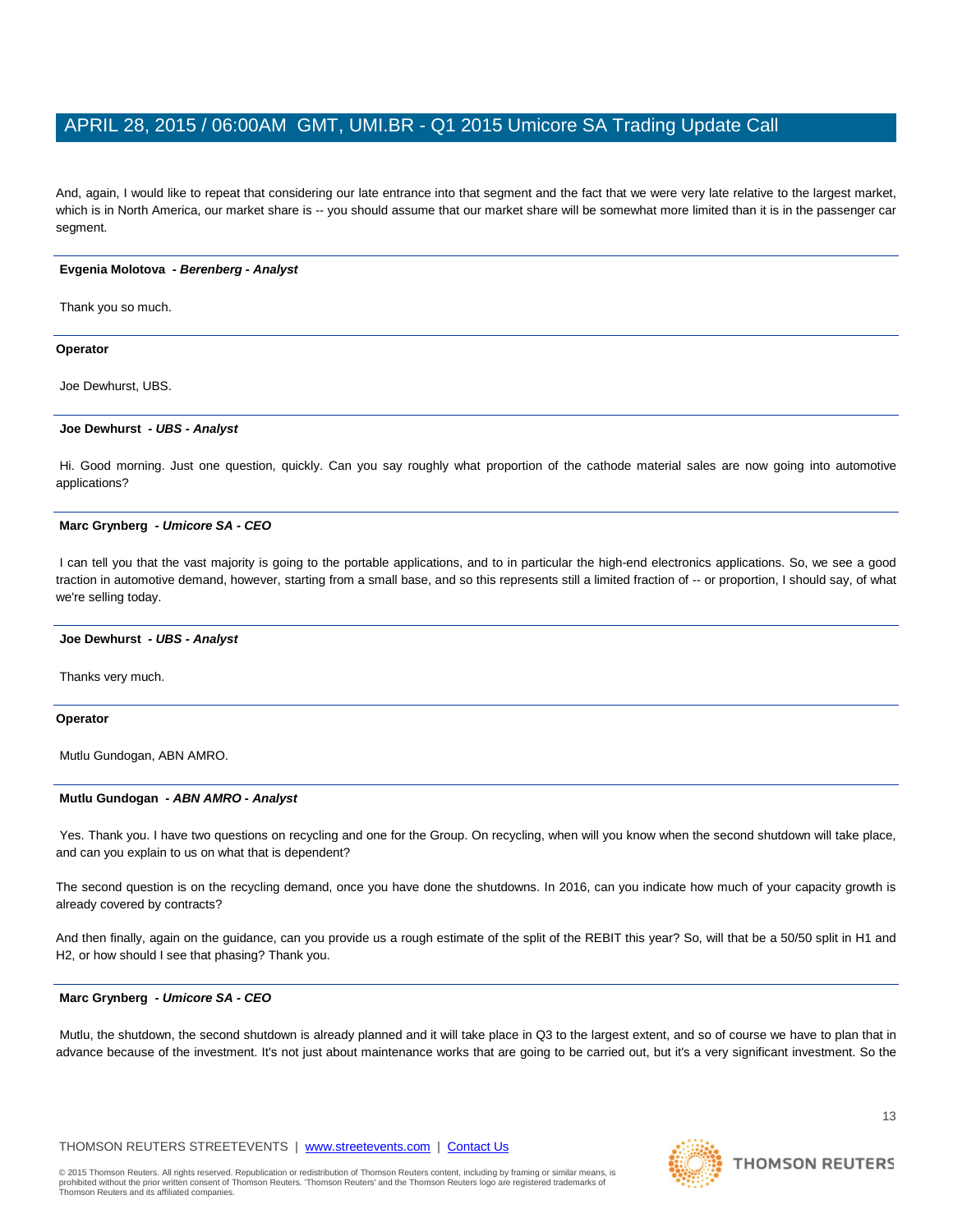equipment had to be ordered. Contractors have to be available at the right point in time. Investment execution is going to be fairly concentrated, so it requires careful advanced planning.

The guidance split, I think it's too early at this point in time to provide a split H1/H2, so I would prefer to reserve my answer and limit myself to the fullyear guidance at this point in time.

And, I'm sorry, I missed your second question.

#### **Mutlu Gundogan** *- ABN AMRO - Analyst*

Yes. It was on the demand in recycling. So once you've done the two shutdowns this year, your capacity will be up significantly. Just wondering how much of that capacity growth is already backed by contracts from your customers.

#### **Marc Grynberg** *- Umicore SA - CEO*

It's work in progress, and we're quite confident that we'll be able to indeed feed the extra capacity as it will gradually come on-stream in the course of next year, and so we're making good progress in terms of sourcing materials.

It's difficult to establish a distinction between a contract that's worth securing for the additional capacity or for the base load. There is no such distinction being made in reality. But the evolution of sourcing continues to be very positive, so there is a great degree of confidence that we'll have plenty of material to feed the plant.

#### **Mutlu Gundogan** *- ABN AMRO - Analyst*

Just maybe as a follow-up, so if there's no distinction between the additional capacity and the base load, does that also mean that in terms of pricing there is no difference? Because I would say that when you announced the 40% capacity expansion, it was expected that it would be dilutive, so to say, to the returns of the business.

#### **Marc Grynberg** *- Umicore SA - CEO*

Mutlu, when you negotiate a contract with a supplier, you do not enter into a discussion of whether that material will be processed as part of the extra capacity you see or as part of the existing capacity. So we do not have this type of discussion, so I cannot answer that question about -- in a different manner.

# **Mutlu Gundogan** *- ABN AMRO - Analyst*

Okay. Okay. Very helpful. Thank you.

# **Marc Grynberg** *- Umicore SA - CEO*

Okay. And actually, with this I would like to close the Q&A session, with a bit of apologies because the Q&A session is a little bit shorter than on previous occasions. Filip and I have a fairly tight schedule today. And this being said, please feel free to get in touch with our investor relations team. Evelien and lnes will be more than happy to follow up -- to take your follow-on questions, follow-up questions, and duly address them.

So, with this, I would like to thank you for your participation to the call this morning, and we'll be in touch shortly. Thank you, and have a very nice day. Bye-bye.

#### **Operator**